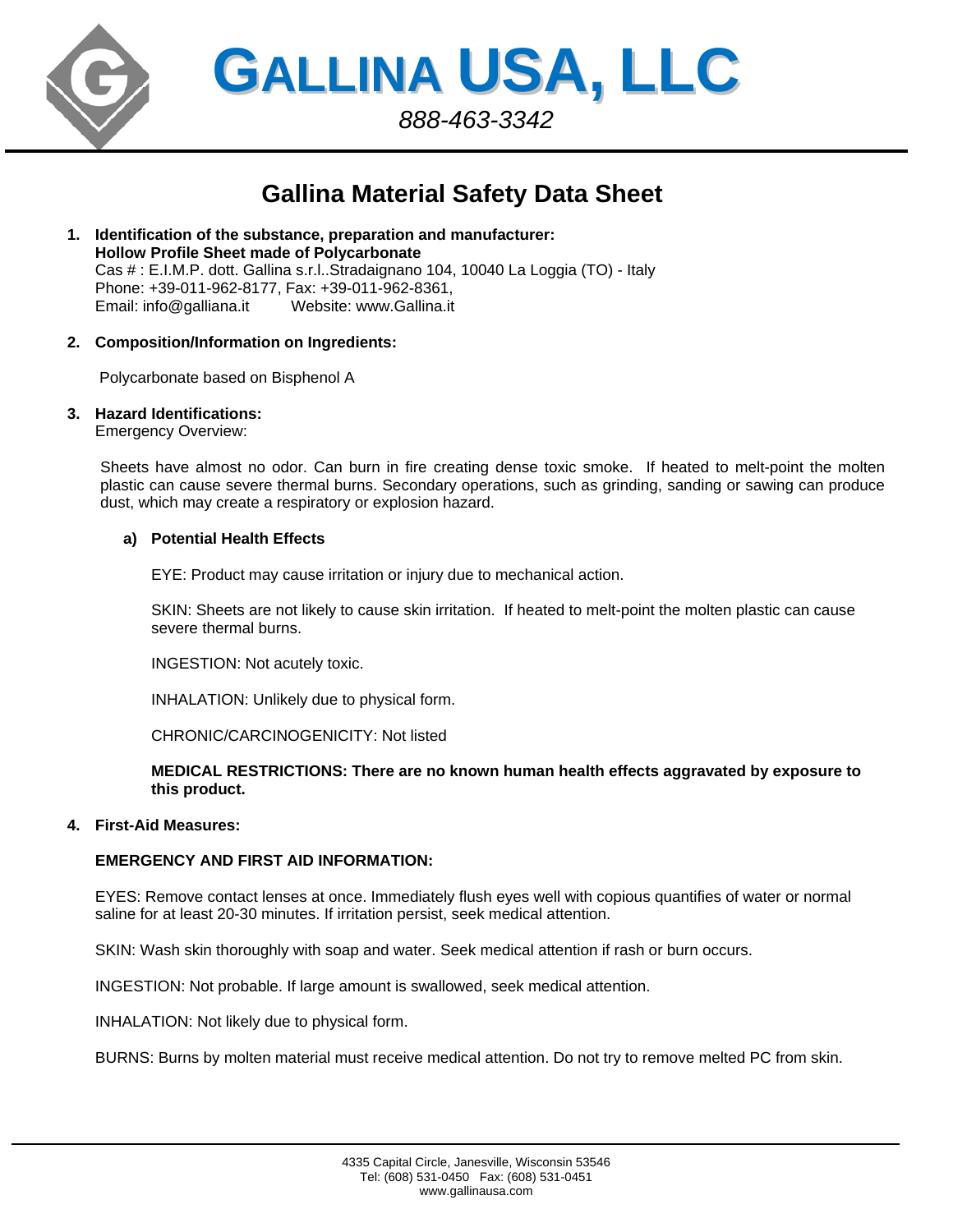

# **5. Fire-Fighting Measures:**

Extinguishing materials: water spray is recommended due to its cooling capacity. Other materials such as extinguishing powder,  $CO<sub>2</sub>$ , Foam, dry powder are also possible. Firemen must wear self-contained breathing aparatus.

FLASH POINT: Not applicable

AUTO IGNITION TEMPERATURE: 630°C (1166°F) estimated

LOWER EXPOSURE LIMIT(%): Not established

UPPER EXPOSURE LIMIT (%): Not established

**HAZARDOUS COMBUSTION BY-PRODUCTS:** Hazardous combustion by-products may include intense heat, dense black smoke, carbon monoxide, carbon dioxideand hydrocarbon fragments.

## **6. Accidental Release Measures:**

Sweep or gather up material mechanically.

## **7. Handling and Storage:**

Ensure adequate ventilation or exhaust ventilation in the working area. Dust must be removed by effective exhaust ventilation. Avoid contact or proximity with PVC plasticizers (phtalates). **Store in a dry place away from moisture, excessive heat and sources of combustion.** 

# **8. Exposure Controls / Personal Protection:**

No specific exposure related hazards are known. Wear protective gloves while handling sheets.

# **9. Physical and Chemical Properties:**

**Form:** Hollow Plastic Sheet **Color:** Colorless or pigmented: Clear, Opal Ice, Bronze, Blue, Green,Grey and other **Odor:** Odorless **Softening Point:** 150-160°C (300-320°F) **Density:** 1200 kg/m<sup>3</sup> at 20°C **Sheet:** 125-250 kg/m<sup>3</sup> **Vapor Pressure:** Not Applicable **Viscosity:** Not Applicable **Solubility in Water:** Insoluble **pH Value:** Not Applicable **Flash Ignition Temperature:** > 450°C (842°F) **Self Ignition Temperature:** > 450°C (842°F) **Explosive Limit:** Not Applicable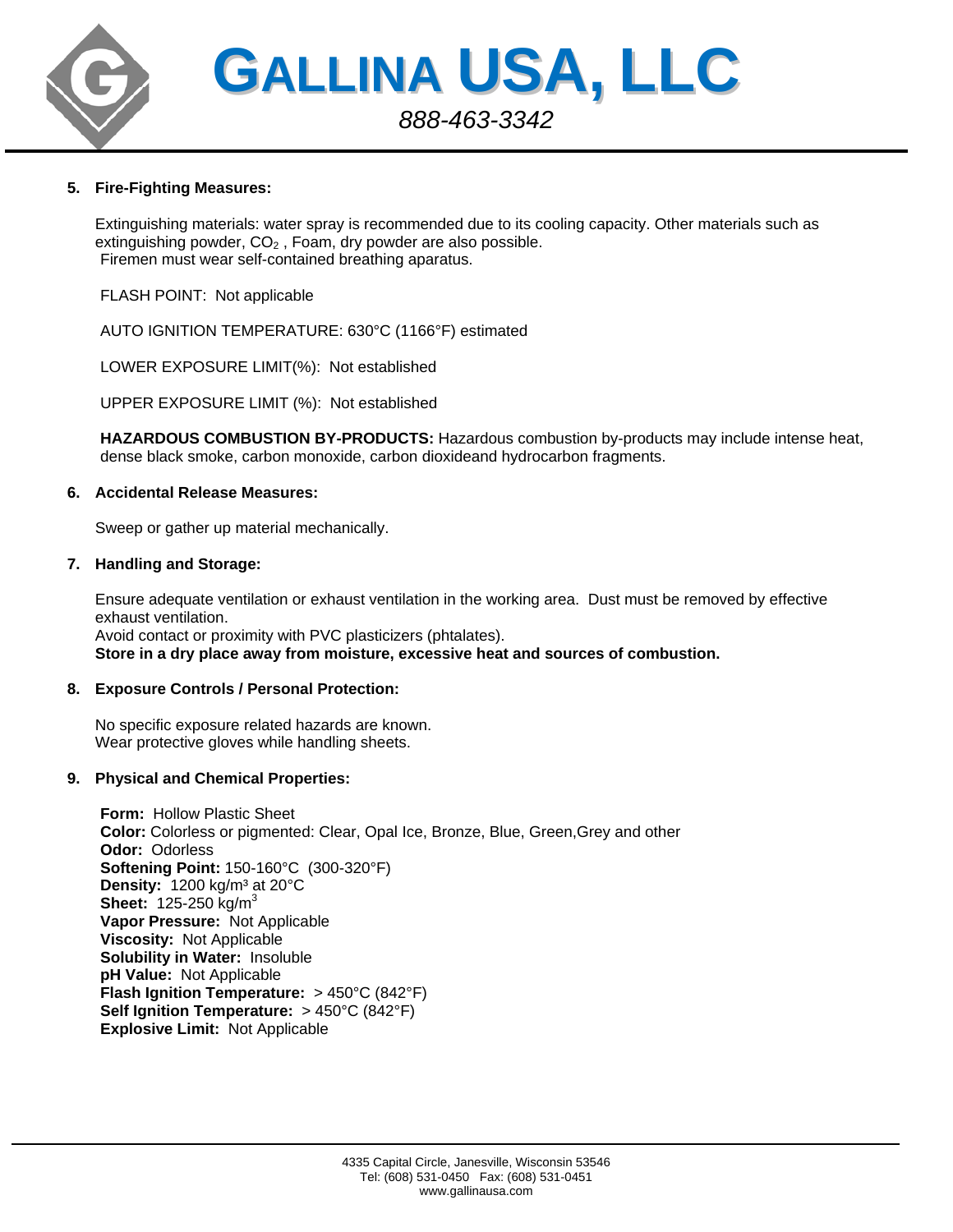

## **10. Stability and Reactivity:**

Thermal decomposition: Decomposition begins at 380°C (716°F). Hazardous decomposition products: in casees of smoldering and incomplete combustion, toxic fumes mainly consisting of CO and CO<sub>2</sub> may developas well as traces of Aliphatic and Aromatic Hydrocarbons, Aldehydes, Acids, Phenol and Phenol-derivatives. Hazardous reactions: No hazardous reactions observed.

### **11. Toxicological Information:**

**EYE:** Product not considered as a primary eye irritant.

**SKIN:** Product not considered as a primary skin irritant. Dermal LD50 (rabbit) >2g/kg estimated.

**ACUTE ORAL:** Oral LD50 (rat) >5g/kg estimated

## **12. Ecological Information**

**WATER:** Water pollution class (WGK): 0 – not generally hazardous to water.

**GENERAL:** Not expected to present any significant ecological problems.

## **13. Disposal Considerations:**

**RECYCLE AND DISCHARGE:** The product is suitable for mechanical recycling. After appropriate treatment it can be remelted and processed into new molded articles.

Mechanical recycling is possible if the material has been selectively retrieved and carefully segregated according to type.

May be discharged or incinerated together with household refuse if local official regulations are observed.

# **STEPS TO BE TAKEN IN CASE MATERIAL IS RELEASED OR SPILLED:**

Sweep or gather up material and place in proper container for disposal or recovery.

### **14. Transport Information**

**DOT HAZARD CLASS:** Not regulated

**PROPER SHIPPING NAME:** Not regulated

**IDENTIFICATION NUMBER: Not listed** 

**OTHER INFORMATION**: Not Dangerous Cargo. Keep Dry.

### **15. Regulatory Information**

No labeling is required in accordance with the EEC directives.

In connection with dusts formed in consequence of mechanical treatment, e.g. grinding, the appropriate regulation/maxima values for fine dusts must be observed: